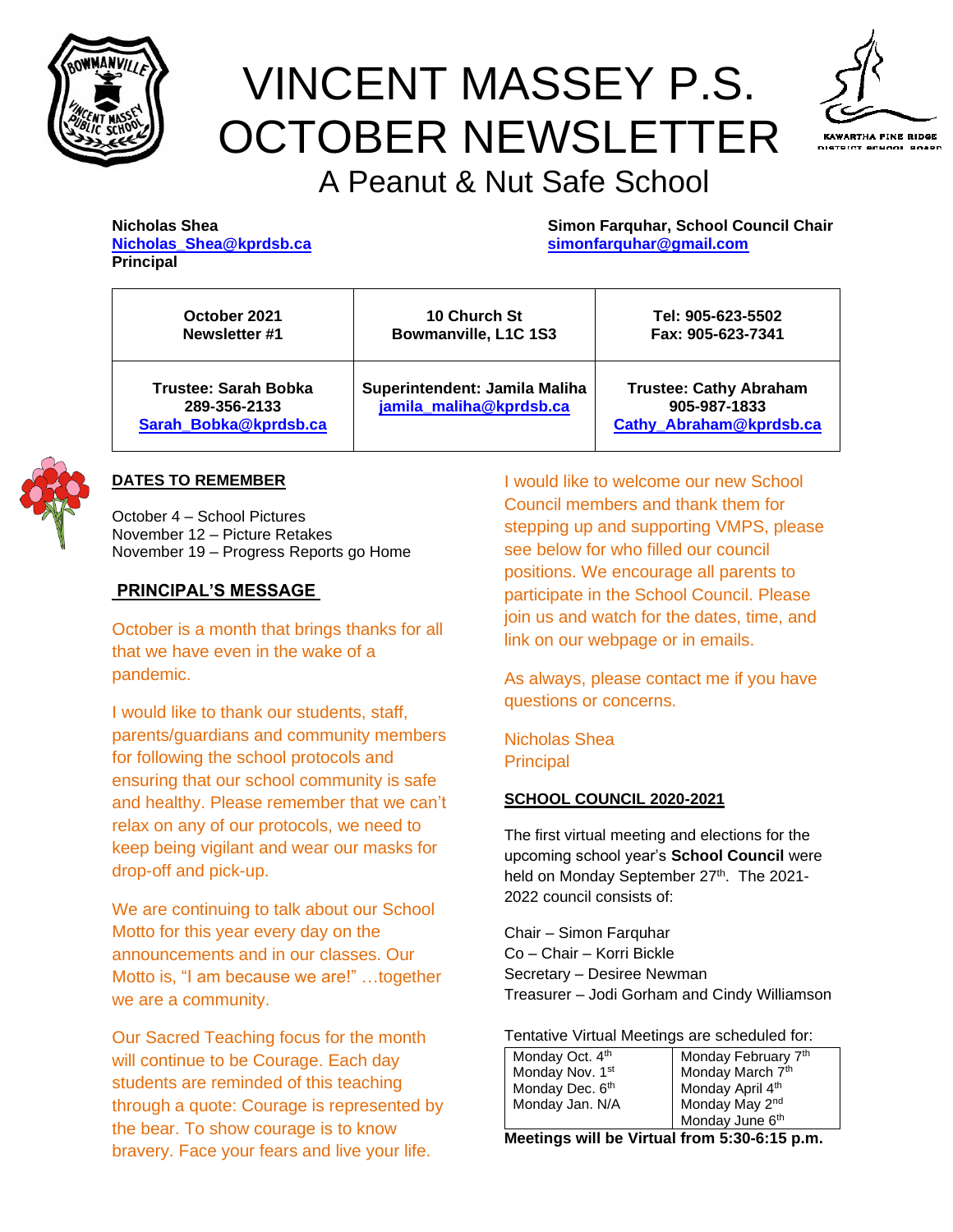# **KPR's 20th Annual Parent Conference -- You've Got This! Mental Health After COVID: Getting Back to Normal**

As part of the Parent Involvement Committee report, the board received an update on planning for this year's event. For the past 20 years, KPR's annual Parent Conference has given parents and guardians free, direct access to expert advice on supporting their children's learning and on raising healthy, resilient families.

All interested parents, guardians, staff and community members can join online for this year's Virtual Parent Conference, which will be held:

Saturday, October 16, 2021

9 a.m.-11 a.m.

Featuring Dr. David Templeman

You've Got This! Mental Health After COVID: Getting Back to Normal

As always, there is no charge for this much-anticipated conference. Registrants will receive a link to the virtual presentation, which will feature practical advice on supporting your child's or teen's mental health from Dr. David Templeman. A Child and Youth Psychiatrist based in London, ON, Dr. Templeman also is an engaging speaker and author of A Teenager's Guide to Life: The Secret to Living Life and Being Happy.

| <b>DAILY SCHEDULE</b> |                                  |  |  |
|-----------------------|----------------------------------|--|--|
| 8:15                  | <b>Staggered Entry Begins</b>    |  |  |
| 8:30                  | <b>Entry Bell</b>                |  |  |
| 8:30-10:30            | <b>First Instructional Block</b> |  |  |
| 10:30-11:10           | <b>First Nutritional Break</b>   |  |  |
| 11:10-12:30           | Second Instructional Block       |  |  |
| 12:30-1:10            | <b>Second Nutritional Break</b>  |  |  |
| 1:10-2:50             | <b>Third Instructional Block</b> |  |  |
| 2:50                  | <b>Dismissal Bell</b>            |  |  |

#### **ADMINISTERING MEDICATION**

As per the Board's Policy Code: ES-1.5, we must have an "Administering Medication Form" completed by a parent/guardian for the school to administer any medication. Please contact the office for further information.

# **PLAN OF CARE MEDICAL INFORMATION**

Students with any potentially life-threatening illnesses or medical conditions should have received a 'Plan of Care' information package from the school. If you have not already done so please complete and return this information package to the school as per instructions enclosed. Please contact our Special Education Resource Teacher (SERT) Ms. deVries, at the school should you have any questions or require more information.

# **PROGRESS REPORTS**

Progress reports will be distributed on November 19<sup>th</sup>. This progress report outlines the learning students have been doing in the last two months. This is an opportunity for you and your child to reflect on the progress that has been made at this time and to use the next steps to support their learning in the coming months. There are no marks/grades assigned at this time.

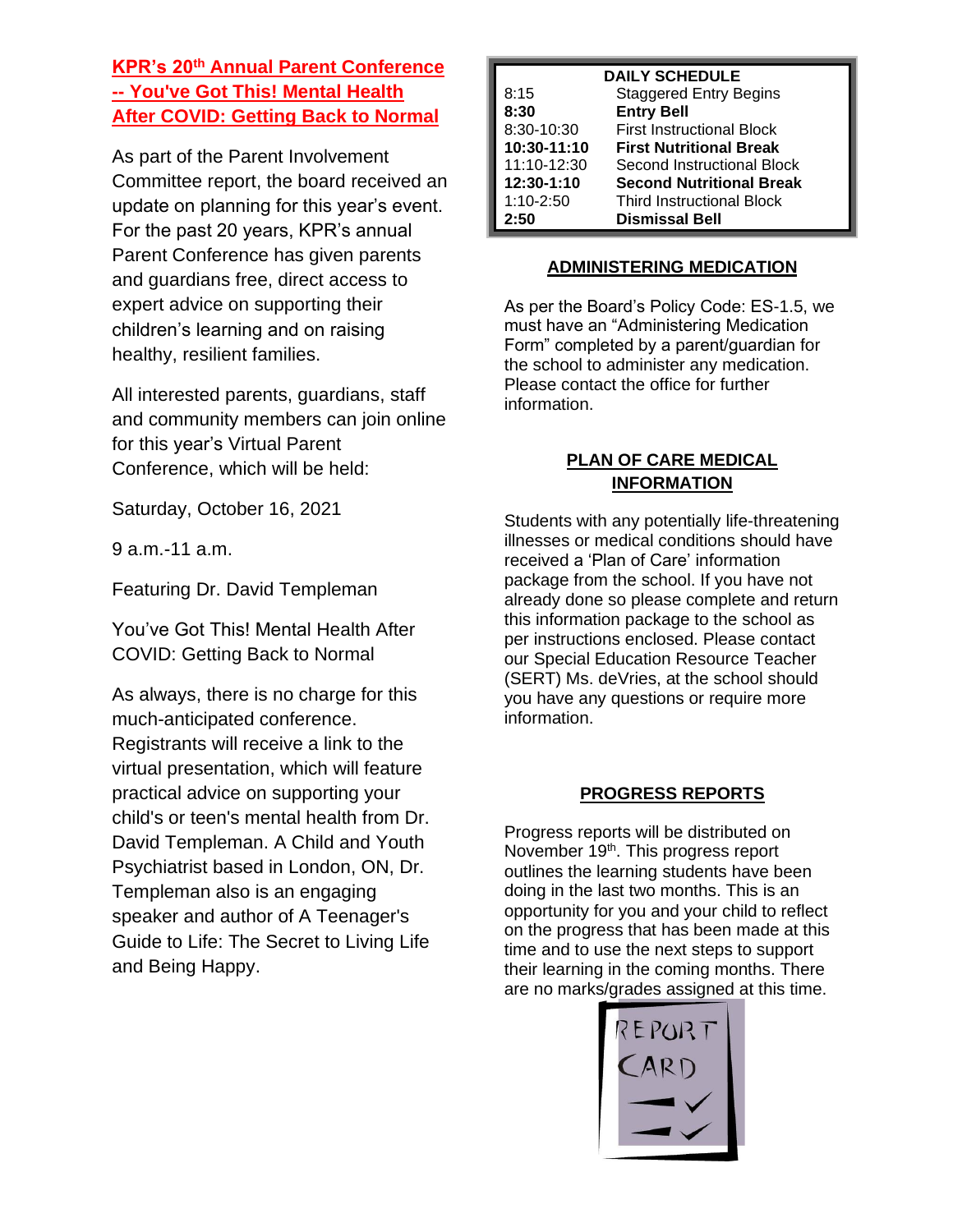#### **POLICE RECORD CHECKS FOR VOLUNTEERS & FIELD TRIP SUPERVISORS**

KPR has recently completed the volunteer attestation process/policy for volunteers and visitors to the schools.

Please watch for an email from Principal Shea that outlines the process for completing the attestation if you are interested in volunteering. You will still be required to have a valid police record check and vulnerable sector screening. This can be done at Durham Regional Police, Clarington, East Division, located on Hwy 2 west at the corner of Maple Grove Rd. **Please pick up a letter at the school office (it reduces the cost) to take with you when you request your police check.**

**All visitors to schools must also complete the provincial COVID 19 school self-screener prior to attending school each day:**

[https://covid-19.ontario.ca/school](https://can01.safelinks.protection.outlook.com/?url=https%3A%2F%2Fcovid-19.ontario.ca%2Fschool-screening%2F&data=04%7C01%7C%7C175789be08494ea8738608d984397476%7C2b94e694f4c94cc09af4294713f6f565%7C0%7C0%7C637686204567781270%7CUnknown%7CTWFpbGZsb3d8eyJWIjoiMC4wLjAwMDAiLCJQIjoiV2luMzIiLCJBTiI6Ik1haWwiLCJXVCI6Mn0%3D%7C1000&sdata=8JCSjWWm9Hf757b65tp6DUuPLwmEnCuDxpLGD%2FqlccE%3D&reserved=0)[screening/](https://can01.safelinks.protection.outlook.com/?url=https%3A%2F%2Fcovid-19.ontario.ca%2Fschool-screening%2F&data=04%7C01%7C%7C175789be08494ea8738608d984397476%7C2b94e694f4c94cc09af4294713f6f565%7C0%7C0%7C637686204567781270%7CUnknown%7CTWFpbGZsb3d8eyJWIjoiMC4wLjAwMDAiLCJQIjoiV2luMzIiLCJBTiI6Ik1haWwiLCJXVCI6Mn0%3D%7C1000&sdata=8JCSjWWm9Hf757b65tp6DUuPLwmEnCuDxpLGD%2FqlccE%3D&reserved=0)

Thank you for being a volunteer! We always need you and appreciate your help!

# **CROSSING GUARD SCHEDULE**

8:00-8:30 8:05-8:30 2:50-3:10 2:50-3:10

**King/Simpson Liberty/Church**

**Mearns/Soper** 7:50-8:20 2:50-3:20



# **CROSS-WALK RULES**

Please make sure that you and your children cross at the designated crosswalks. When you do, it teaches them good safety awareness. This includes our crosswalks at Church and Liberty and the Bowmanville Mall at the lights in addition to the new crosswalk at the school.

### **ALLERGY ALERT**

We have many children and staff at our school with allergies that can make them very sick as well as those that are life threatening. As a result, we have declared ourselves as a Peanut/Nut/**Flax**/Scent safe zone.

To ensure students and staff are in a safe environment, we ask that food containing peanuts/nuts/flax not be sent to school. For those students and staff who may use soy butter as a protein substitute for peanut butter, we ask that soy butter products be clearly labeled as such in lunches. This will ensure students and staff who are allergic to peanuts/nuts will not feel uncomfortable around soy products which are similar in appearance.

Please refrain from using strong shampoos, deodorants, and perfumes.

Thank you for ensuring that we provide a safe school environment for our students and staff.



#### **SNACK PROGRAM UPDATE**



The snack program will be running at some point in this month (October). We are just working out the kinks in terms of what we are going to provide, how we are providing it, where we are going to provide it, and the sanitization protocols that must be followed.

STAY TUNED!!